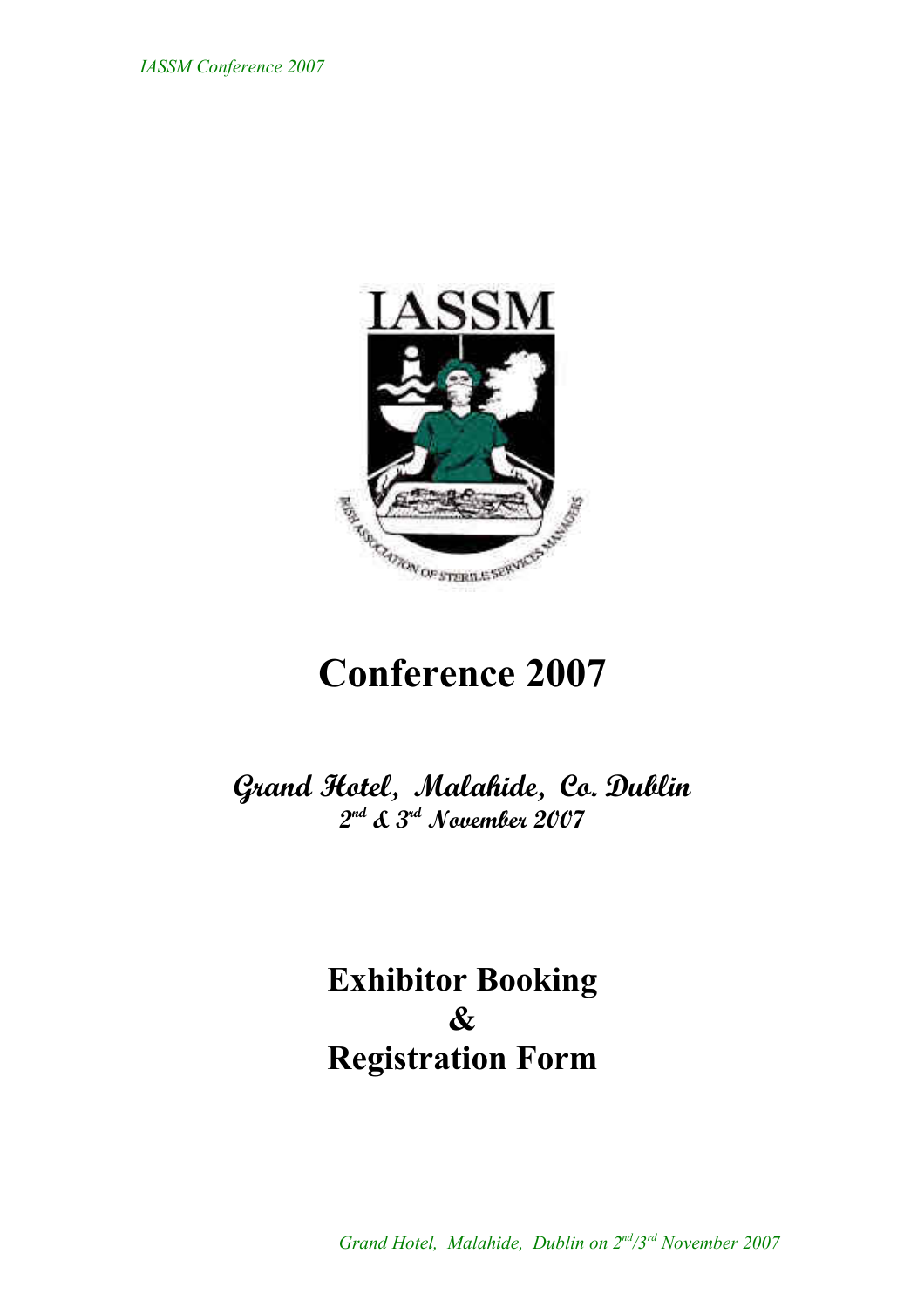### **IASSM CONFERENCE 2007**

#### **Section A: Exhibitors Booking Information**

This document provides details of our invitation to you to exhibit at the 2007 IASSM Conference, to be held in the Grand Hotel Malahide on Friday 2<sup>nd</sup> November and Saturday 3<sup>rd</sup> November 2007. If you are interested in exhibiting at the 2007 IASSM Conference, please complete the enclosed booking form and return it with full payment to the name provided on the booking form before the closing date.

Confirmation of your exhibition stand will only be confirmed (by acknowledgement of receipt) when the enclosed booking form together with full payment has been received by the IASSM.

If you have any queries regarding the details of this book contract, please do not hesitate to contact Shelia Sheahan or Niall Creggy

I thank you for your continued participation in the IASSM Conference and look forward to meeting you in Malahide in November.

**Sheila Sheahan Niall Creggy**

Sheila Sheahan Niall Creggy IASSM Chairperson IASSM Vice Chairperson Chairperson of 2007 IASSM Conference

#### **Section B: Registration Booking**

In order for confirmation of your registration for the 2007 IASSM Conference, please read the 10 points below:

 $\mathcal{L}_\text{max}$  , and the contribution of the contribution of the contribution of the contribution of the contribution of the contribution of the contribution of the contribution of the contribution of the contribution of t

1. Each exhibition stand costs  $\epsilon$ 1,000. An exhibition stand can only be confirmed with receipt of full payment. Payment should be made payable to the IASSM (cheque only) and sent to:

> Patricia Doheny IASSM Treasureur, CSSD, St. Luke's Hospital, Kilcreene, Kilkenny Tel: 056 7785404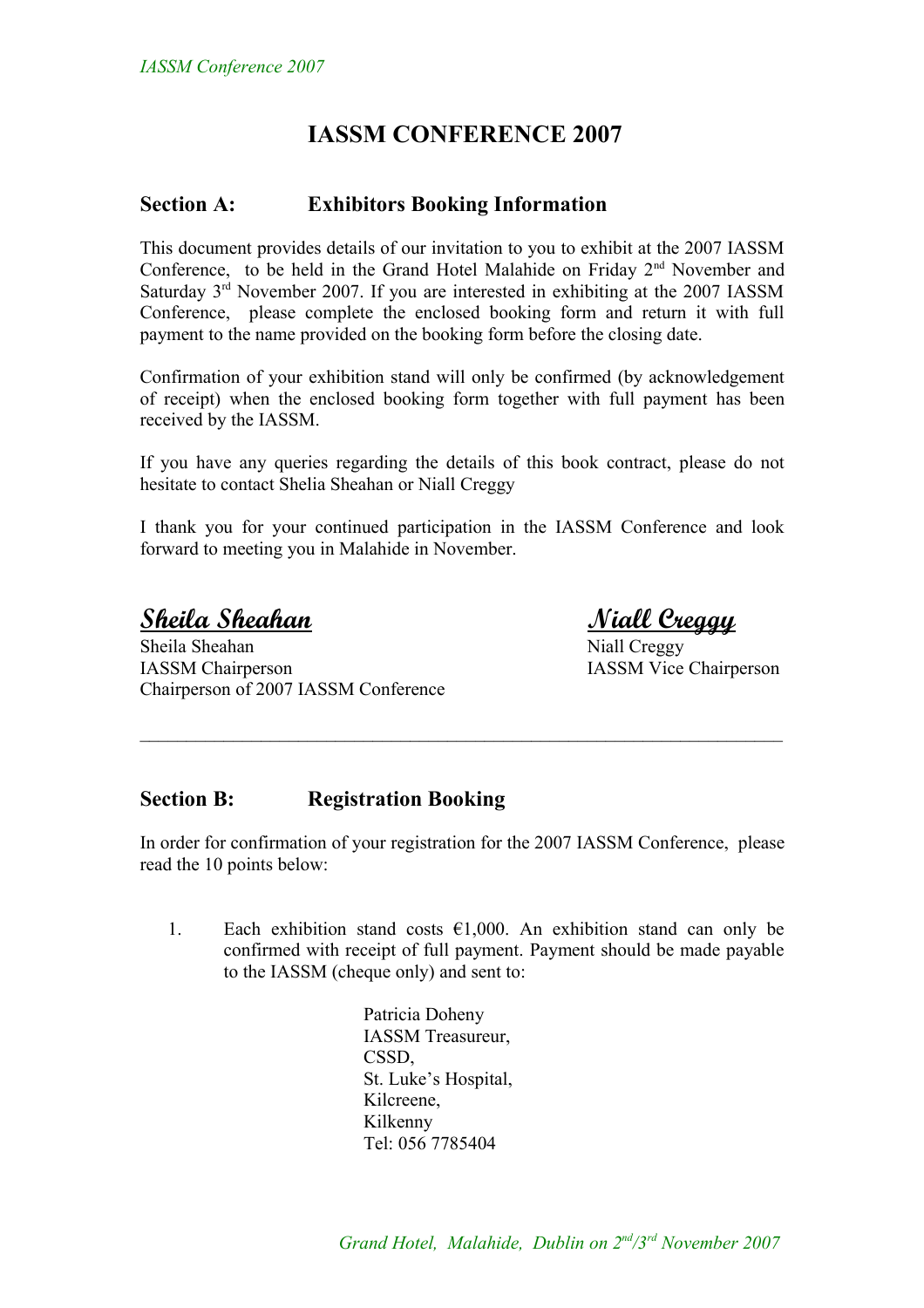Registration with full payment entitles

- a) Free access for two registered exhibitors to all venues and events (lecture hall, evening dinner and disco, etc.) organised by the IASSM on 2<sup>nd</sup> and 3<sup>rd</sup> November 2007. Additional exhibitors must register with the IASSM organising committee prior to the conference registration deadline. A reduced charge of  $\epsilon$ 75 per extra exhibitor is required. Any unregistered exhibitors may be refused entry to the conference or may be charged the full rate on the spot with limited access to events and venues. Any number of extra exhibitors can register for the conference.
- b) A full conference pack with programme, badges, meal tickets, and accessories will be provided to each exhibition stand on the first day of the conference. Additional registered exhibitors will receive an official delegate registration pack.
- c) A list of all delegates attending the 2007 IASSM Conference will be provided to each company exhibiting.
- d) Opportunity to become Associate members of the IASSM as a registered IASSM Conference Exhibitor with reduced rate of €25.
- e) Exhibition stand with two chairs, a power source (if required). Additional requests should be made to the IASSM Committee prior to the conference date so it can be provided. Limited space is provided around each stand for equipment, etc.
- f) The two registered exhibitors will be entitled to the following meals:

| $2nd$ November           | $3rd$ November |
|--------------------------|----------------|
| Lunch.                   | Tea/coffee     |
| Tea/coffee               | Packed lunch   |
| Evening dinner $&$ disco |                |

Additional extra exhibitors registered before the closing date will also be entitled to the meals above.

- 2. There are 3 main exhibition viewing rooms Guttenberg, Eddision, and the Marconi suite. The location of exhibitors in each room will be by choice on a first come (return of registration with full payment) first serve basis. It is advisable to book early to guarantee an exhibition stand in the room of your choice.
- 3. Only fully paid exhibitors will be granted an exhibition stand.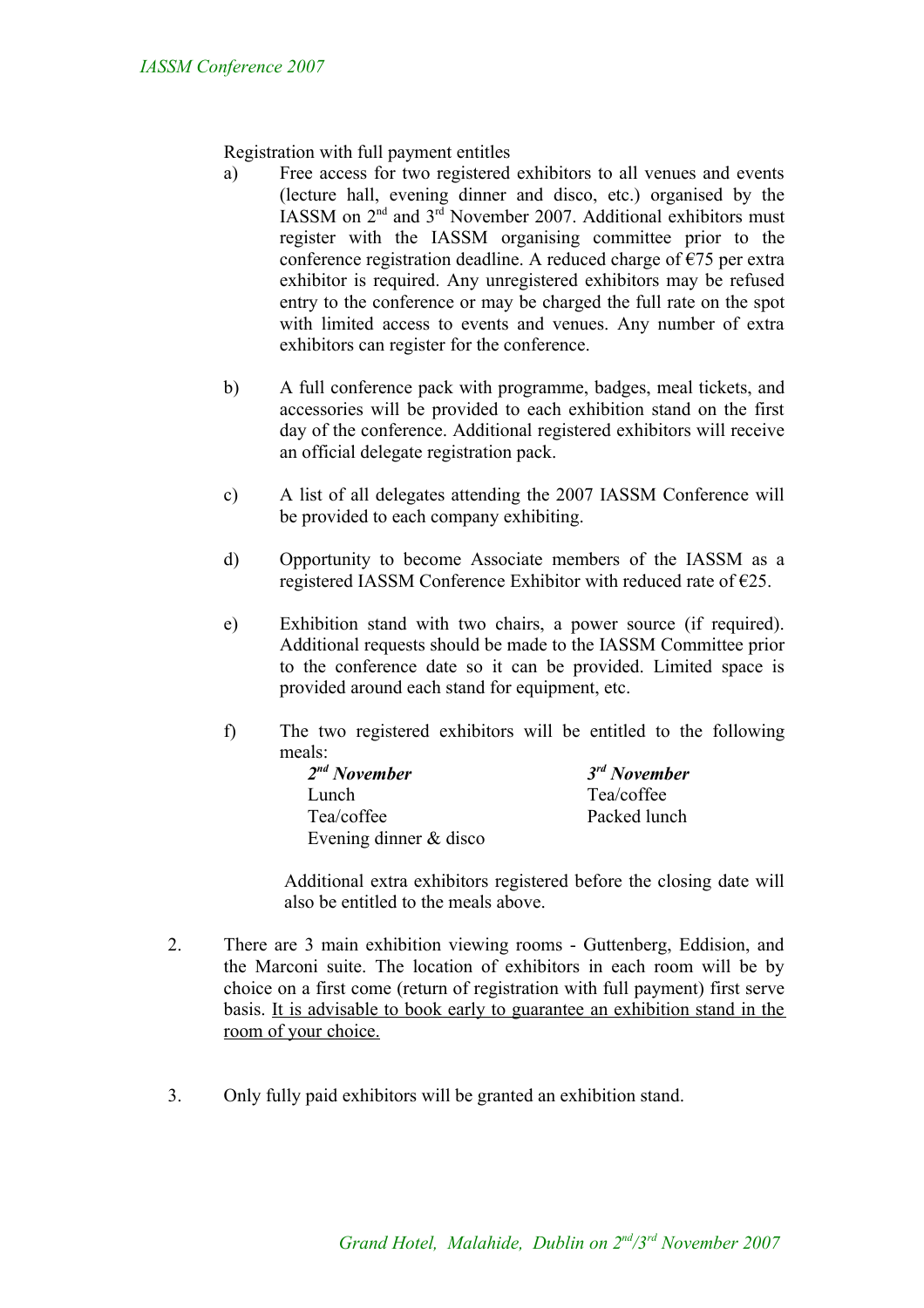#### *IASSM Conference 2007*

- 4. Payment must be received by the IASSM before the closing date issued on the registration form. Payment (in part or full) will not be accepted as confirmation of a stand and will not be accepted on the day.
- 5. The decision of the IASSM Conference organising Committee is final.
- 6. All exhibitors should ensure that they are set up before the opening of the Conference on Friday 2<sup>nd</sup> November 2007. If you wish to set up on Thursday 1<sup>st</sup> November 2007, please contact the IASSM Committee member for details.
- 7. All exhibitors should be present at their stands at the delegate exhibition viewing times. This will be stated in the programme issued in the exhibition pack upon registration on the day.
- 8. All exhibitors must sign in at the IASSM Conference Exhibition Registration desk on the first day of exhibition.

Your contact IASSM Conference member on each day will be issued in the programme.

- 9. All exhibitors are responsible for the security and safety of items/equipment at their own exhibition stand at all times.
- 10. Closing date for exhibition registration (including payment) for the 2007 IASSM Conference is  $30<sup>th</sup>$  September 2007. Closing date for registration (including payment) of extra exhibitors is  $30<sup>th</sup>$  September 2007.
- 11. After the official closing date for exhibition registration, refunds will not be issued for cancellations made to the IASSM.

If you have any queries on any of the points above, please contact the IASSM Committee Conference member:

> Joy Markey IASSM Exhibitor Co-ordinator Dublin Dental School and Teaching Hospital Lincoln Place, Dublin 2 Tel: 01 6127339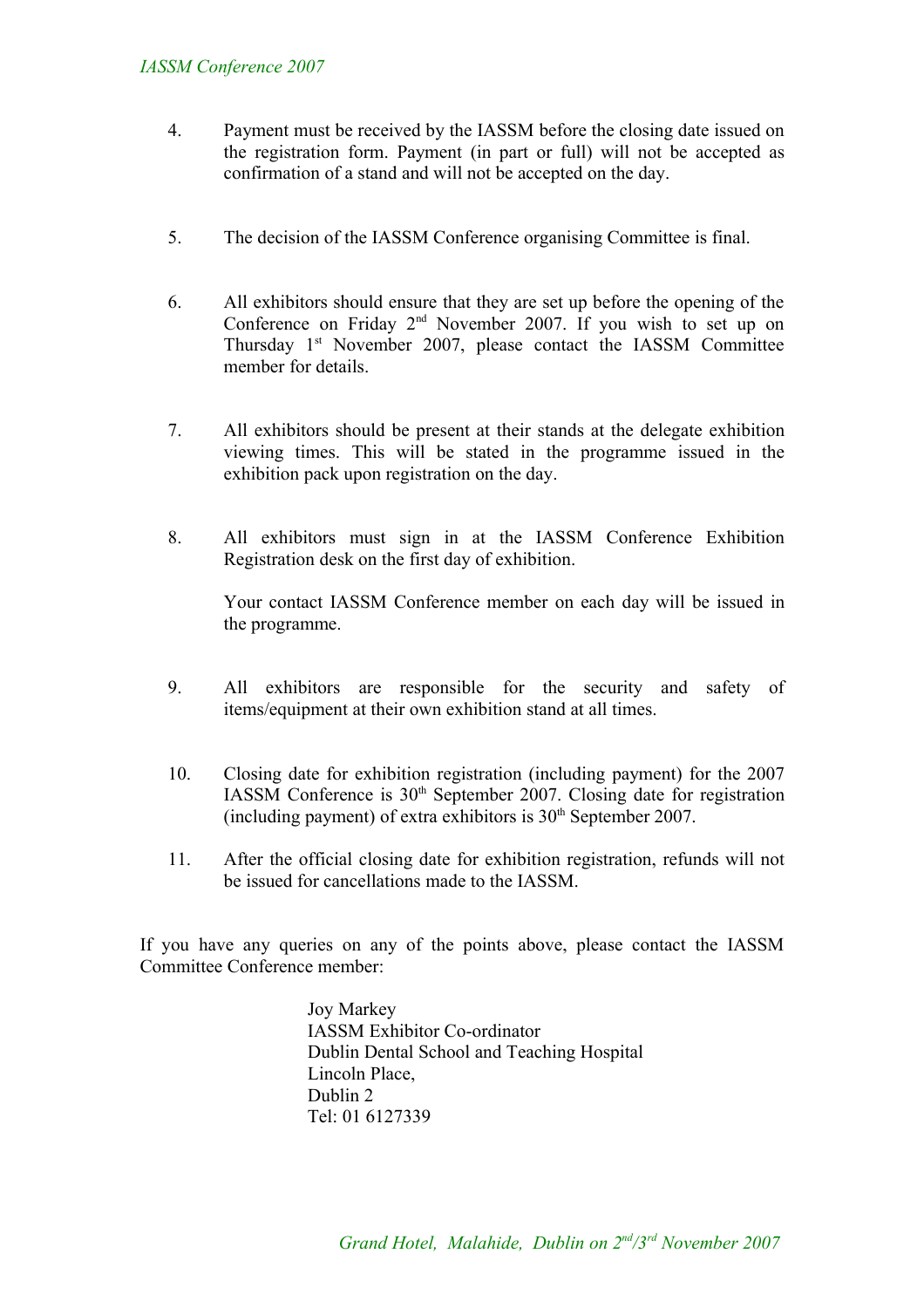*IASSM Conference 2007*



## **IASSM 2007 CONFERENCE EXHIBITION BOOKING FORM**

Please complete each section and return with full payment (payable to the IASSM) to: Patricia Doheny, IASSM Conference Treasurer, St. Luke's Hospital, Kilcreene, Co. Kilkeeny

## **Company Name:**

| <b>Company Address:</b> | $\label{eq:2} \begin{split} \mathcal{L}_{\text{max}}(\mathcal{L}_{\text{max}}) = \mathcal{L}_{\text{max}}(\mathcal{L}_{\text{max}}) \end{split}$ |  |
|-------------------------|--------------------------------------------------------------------------------------------------------------------------------------------------|--|
|                         |                                                                                                                                                  |  |
|                         |                                                                                                                                                  |  |
|                         |                                                                                                                                                  |  |
| <b>Telephone:</b>       |                                                                                                                                                  |  |
| <b>Email address:</b>   |                                                                                                                                                  |  |
| Fax:                    |                                                                                                                                                  |  |

| *Name of two registered exhibitors:                                                    |       |                     |
|----------------------------------------------------------------------------------------|-------|---------------------|
| * names provided will be the 2 registered exhibitors.<br><b>Additional Exhibitors:</b> |       | <b>None</b><br>n an |
| Signed:                                                                                | Date: |                     |

| <b>IASSM OFFICIAL REGISTRATION SECTION</b> |         |  |
|--------------------------------------------|---------|--|
| Date received:                             | Signed: |  |
| Full payment received:                     |         |  |
|                                            |         |  |

 *Grand Hotel, Malahide, Dublin on 2nd /3rd November 2007*